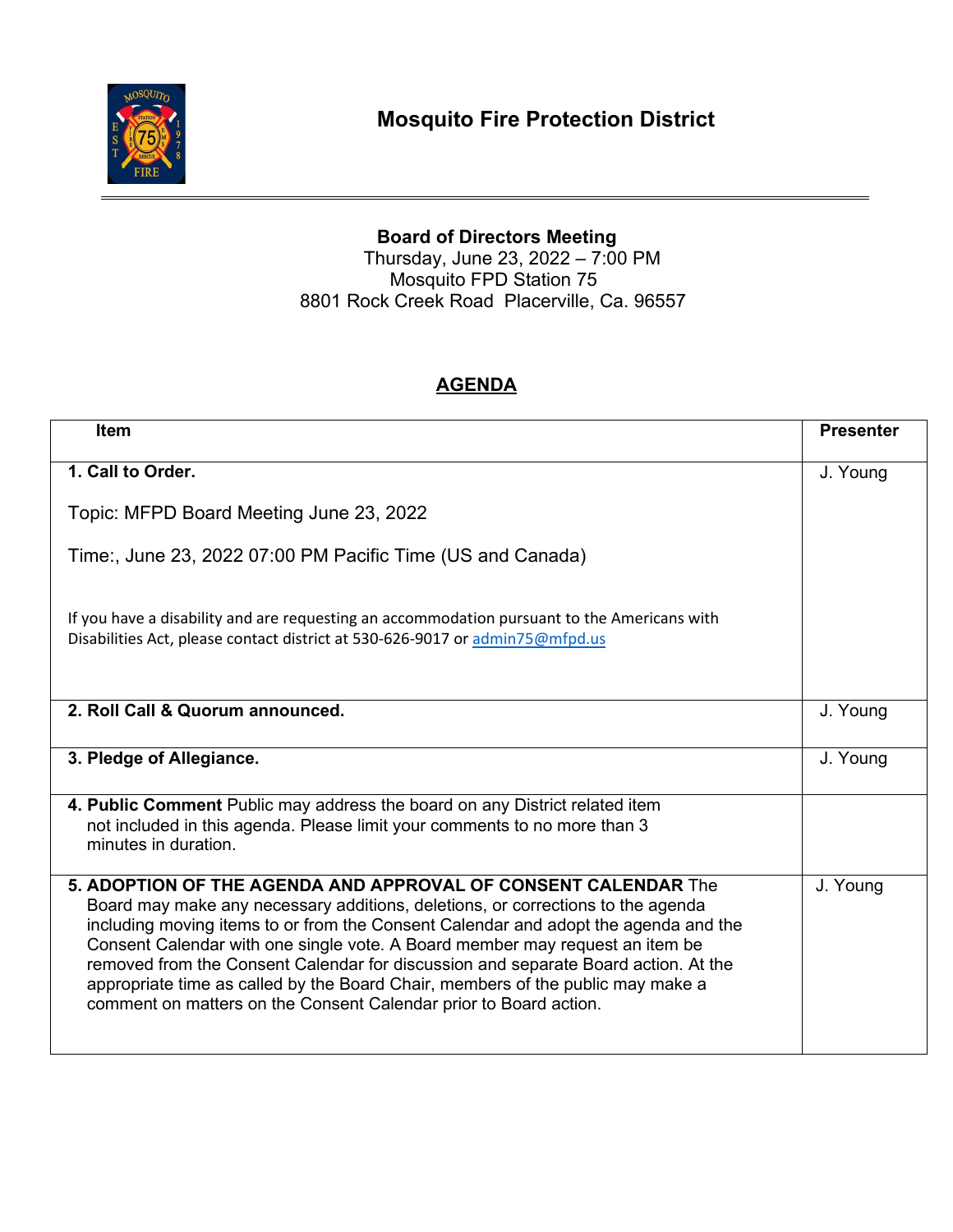| <b>CONSENT CALENDAR ITEMS</b>                                                                                                                                                                                                                                                                                                                   |                         |
|-------------------------------------------------------------------------------------------------------------------------------------------------------------------------------------------------------------------------------------------------------------------------------------------------------------------------------------------------|-------------------------|
| 5.1 Approval of Expenditures- Expenses May 24, 2022<br>5.2 Approval of Expenditures- Expenses May 31, 2022                                                                                                                                                                                                                                      | J. Young                |
| 5.3 Policy 215 Purchasing and Procurement<br><b>Policy 1200 District Board Members</b><br>Policy 103 Policy Manual - Review and Revise<br>Policy 1013 Professional Conduct<br>Policy 211 Solicitation of Funds - new<br>Policy 1-05 Retention of Records - new<br>Preface – Policy Review and Revision Tracking - new<br>6. Approval of Minutes | D. Stever               |
| <b>6.1 Minutes May 26, 2022</b><br>6.2 Minutes June 16, 2022 Special Meeting                                                                                                                                                                                                                                                                    |                         |
| 7. Chief's Report                                                                                                                                                                                                                                                                                                                               | J. Rosevear             |
| 8. Issue Items                                                                                                                                                                                                                                                                                                                                  |                         |
| Public Hearing: Adoption of Prop 4 limit for 2022-2023: Resolution 2022-02<br>8.1                                                                                                                                                                                                                                                               | J. Rosevear             |
| 8.2 Public Hearing: Discussion and adoption of the FY 22/23 Preliminary Budget                                                                                                                                                                                                                                                                  | M. Holmsky              |
| 8.3 Resolution 2022-04 Approving Inflationary Adjusted Fire Impact Fees                                                                                                                                                                                                                                                                         | J. Rosevear             |
| 8.4 Approval of Audit for Fiscal Year 2021-2022                                                                                                                                                                                                                                                                                                 |                         |
| 8.5 Update on the new 501c3 fundraising organization                                                                                                                                                                                                                                                                                            | J. Rosevear<br>L. Uggla |
| 9. Committee Reports                                                                                                                                                                                                                                                                                                                            |                         |
| <b>9.1 Finance committee</b>                                                                                                                                                                                                                                                                                                                    | M. Holmsky              |
| <b>9.2 Strategic Planning &amp; Policy Updates</b>                                                                                                                                                                                                                                                                                              | D. Stever               |
| 9.3 Communication                                                                                                                                                                                                                                                                                                                               | W. Gregson              |
| 9.4 Capital Improvement- CIP Plan                                                                                                                                                                                                                                                                                                               | J. Young                |
|                                                                                                                                                                                                                                                                                                                                                 |                         |
| 10. Director's Comments.                                                                                                                                                                                                                                                                                                                        |                         |